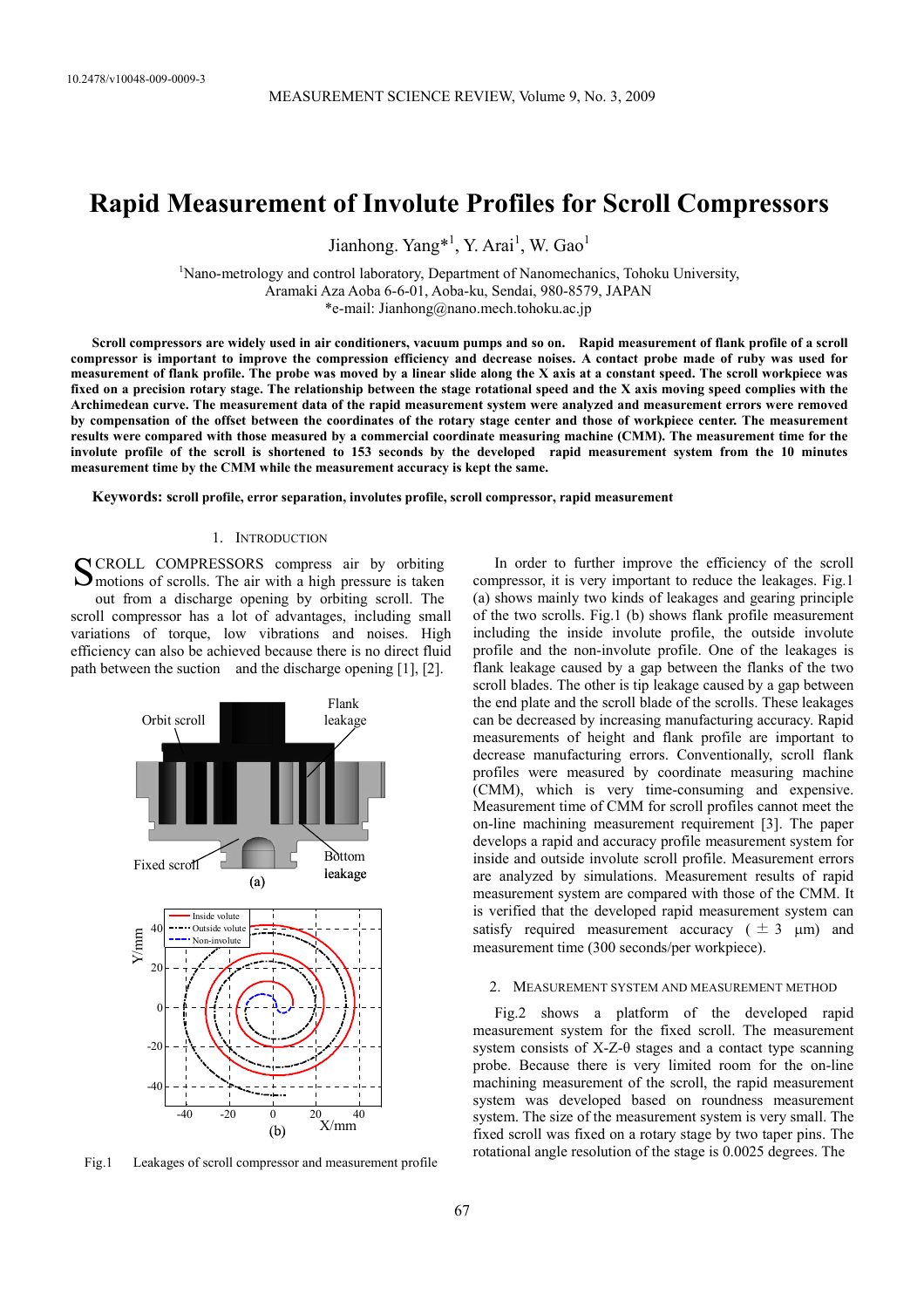X axis could be moved by a precision control board. When involute profiles for scroll were measured, the moving speed of X axis and rotational speed of the rotary stage were controlled by a PID controller [4]. So the measurement system can realize precision positioning. The positioning error was small enough to be ignored. The positions of each stage were measured by each encoder and taken into a personal computer via multi axis control board.



Fig.2 Measurement system of scroll profile

Taking into consideration the influence of cutting oil and chips, a contact-type displacement probe made of ruby in the form of a ball was employed in the developed measurement system. The probe fixed on the end of X axis was used for scanning the flank involute profile mounted on the rotary stage [5]. A ruby ball with a diameter of 5 mm was attached to the end of the probe axis. The scanning probe ball had three scales in the direction of XYZ. The outputs of the X and Y direction were used for measuring the involute profiles and the output of the Z direction was used for determining friction of the Z axis. The voltage outputs of the probe were transferred into a personal computer via an A/D converter [6, 7, 8]. The resolution and measuring range of the probe were 0.1 µm and  $\pm 1$  mm, respectively. Measuring force was about 0.12 N. According to the required measurement time, rotational speed of the rotary stage was set to 20 degrees/second. The increment of scroll radius can be described by the following equation.

$$
r_{\theta 1} - r_{\theta 2} = a \times (\theta 2 - \theta 1) \times \pi / 180 \tag{1}
$$

From the equation (1), X axis moving speed can be calculated. X axis moving speed is set for 0.7923 mm/s.

The involute spiral of base circle can be described by the following equation (2).

$$
\begin{cases} x = a[\cos(\varphi + \alpha) + \varphi \times \sin(\varphi + \alpha)] \\ y = a[\sin(\varphi + \alpha) - \varphi \times \cos(\varphi + \alpha)] \end{cases} (2)
$$

Where, *a* is base circle radius,  $\varphi$  is involute scroll angle,  $\alpha$  is the angle of start point for involute profile. The relationship of scroll polar angle and scroll angle can be described by the following equation (3).

$$
\varphi = \theta + \tan(\varphi) \tag{3}
$$

Where,  $\varphi$  is scroll angle of each measurement point and  $\theta$  is the polar angle of each measurement point. Theoretical involute scroll radius of each measurement point can be calculated by equation (2) and equation (3). Measurement scroll radius can be obtained by outputs of probe encoder and X axis encoder. Profile error can be described by the following equation (4).

$$
r_{error} = r_{th} - r_{mea} \tag{4}
$$

Where,  $r_{error}$  is involute profile error,  $r_{th}$  is theoretical scroll polar radius;  $r_{\text{mea}}$  is measurement scroll polar radius. The same scroll sample was also measured for comparison by a commercial CMM, which was installed in a temperature controlled metrology room. Probing accuracy of CMM was  $0.6 \mu m$ .

### 3. MEASUREMENT RESULTS AND ERROR ANALYSIS

### *A. Measurement results without error separation*

The involute profile errors of the fixed scroll were measured by developed rapid measurement system. Measurement results are shown in Fig.3 The measurement error range of the outside profile was about  $\pm 20$  µm. The measurement error range of the inside profile was about  $\pm 40$ µm. It can be seen that there were very large measurement errors in the rapid measurement system. The measurement accuracy could not meet the required measurement accuracy  $(\pm 3 \text{ um})$ .



Fig.3 Measurement result without error separation

### *B. Measurement error analysis by computer simulation*

The reasons for measurement error must be analyzed. There are the centre offset of coordinates between the workpiece and the rotary stage. The offset value had significant effect on measurement results. The Y-directional offset of contact point y was caused by the friction between the contact probe and the flank profile. y has significant influence on measurement results too.

To confirm the influence of coordinate system error, simulations were carried out for analysis of the influence of the offset. Fig.4 shows the simulation results of contact point offset in the case of fixed scroll. The horizontal axis indicates rotational angle of fixed scroll and vertical axis shows simulation profile error. Fig.4 (a) shows the influence of Y-directional offset of the contact point. Here, Δy was defined by Y-directional offset displacement of the contact measurement point. Profile errors were calculated, when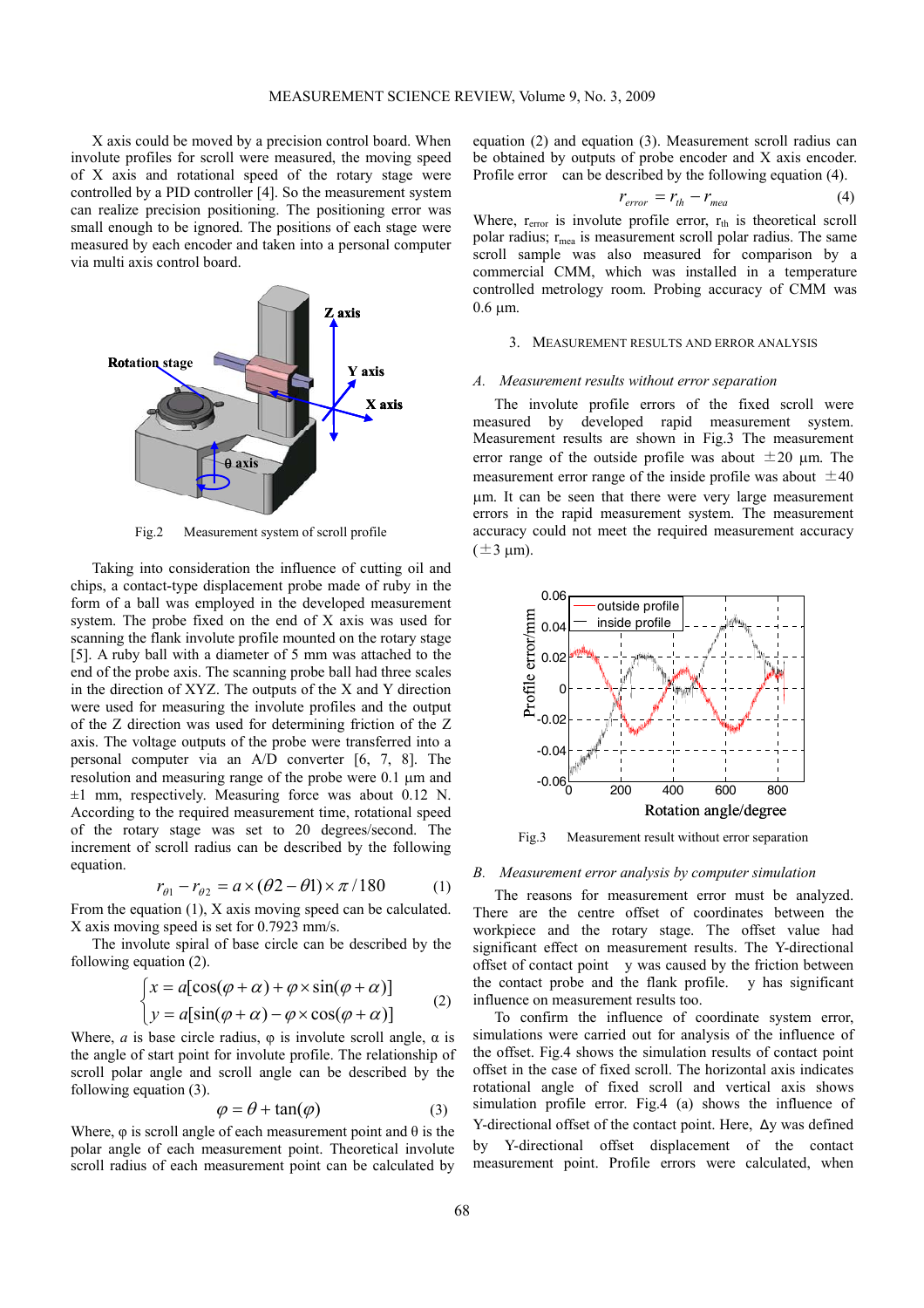considered  $\Delta y=0.5$  mm and 1 mm. It can be seen that  $\Delta y$  has large influence on the profile results. Influence becomes more significant with an increasing  $\Delta y$ . In order to achieve the required measurement accuracy of involutes profile, it had been confirmed that Y-direction offset error must be removed from the measurement profile error. Fig.4 (b) shows influence of the centre offset of coordinates between the workpiece and the rotary stage. To test the influence of centre coordinate offset, computer simulations were conducted based on the ideal outside involulte and inside involute profile. Here, xn and yn are defined by the centre coordinate offset between the workpiece and the rotary stage. As can be seen in the figure, xn and yn generate a very large periodic measurement error influence even if the centre coordinate offset is very small. The periodic profile error of Fig.3 was caused by xn and yn. It is necessary to separate the centre coordinate offset and y-direction offset under the required accuracy order.



Fig.4 Simulation analysis of impacting measurement result

# 4. MEASUREMENT RESULTS AND COMPARISON WITH CMM AFTER ERROR SEPARATION

### *A. Measurement results after error separation*

The measurement profile error of Fig.3 consists of centre coordinate offset and Y-directional offset of contact point. The Y-directional offset of contact point can be measured by the outputs of the probe encoder. The Y-directional outputs of the probe are about 0.1mm. The Y-directional offsets make probe centre deviate from the X axis. There are leaning angles between probe contact point and X axis. The actual scroll polar angle of the measurement contact point can be showed by the equation (5).

$$
\theta_{real} = \theta_{mea} + \tan^{-1} (\Delta y / r) \tag{5}
$$

Where,  $\theta_{\text{real}}$  is the real scroll polar angle of measurement point.  $θ_{mea}$  is the outputs of rotary stage encoder. The  $Δy$  is the Y-directional offset of probe. The r is the theoretical scroll radius of every measurement point. The Y-directional offset of probe centre is compensated by the equation (5).

In order to obtain the centre coordinate offset of workpiece and measurement system, measurement profile error that is shown in Fig.3 is fitted into circle by the following equation (6).

$$
a \times x + b \times y + c = -(x^2 + y^2) \tag{6}
$$

Where, 
$$
a = -2x_c
$$
,  $b = -2y_c$ ,  $c = x_c^2 + y_c^2 - r^2$ .

xc and yc can be calculated by a and b. x and y are calculated by measurement profile error. Measurement profile error that is shown in Fig.3 was compensated by xc, yc and  $\Delta y$ . Measurement results are shown in Fig.5. Fig.5 (a) represents the outside profile error after compensation. The outside profile error is about  $\pm 5$  µm. Fig.5 (b) represents the inside profile error after compensation. Inside profile error is about  $\pm 6$  µm. Measurement error of rapid measurement system basically meets the required accuracy.



Fig.5 Measurement result after error separation

### *B. Measurement result compared with that of the CMM*

In order to test the measurement result of the rapid measurement system, the outside and inside profile errors for the fixed scroll were measured by a commercial CMM in constant temperature room. About 1560 measurement points were obtained from the inside and outside profiles respectively. The measurement time was about 20 minutes for the inside and outside profile. About 4090 measurement points were obtained from the inside and the outside profiles respectively by the rapid measurement system. The measurement time was about 150 seconds for the inside and outside profile by the rapid measurement system. The measurement results of the outside and inside profile are shown in Fig.6. As can be seen in the figure, the measurement results of rapid measurement system for the outside and inside profile were the same as